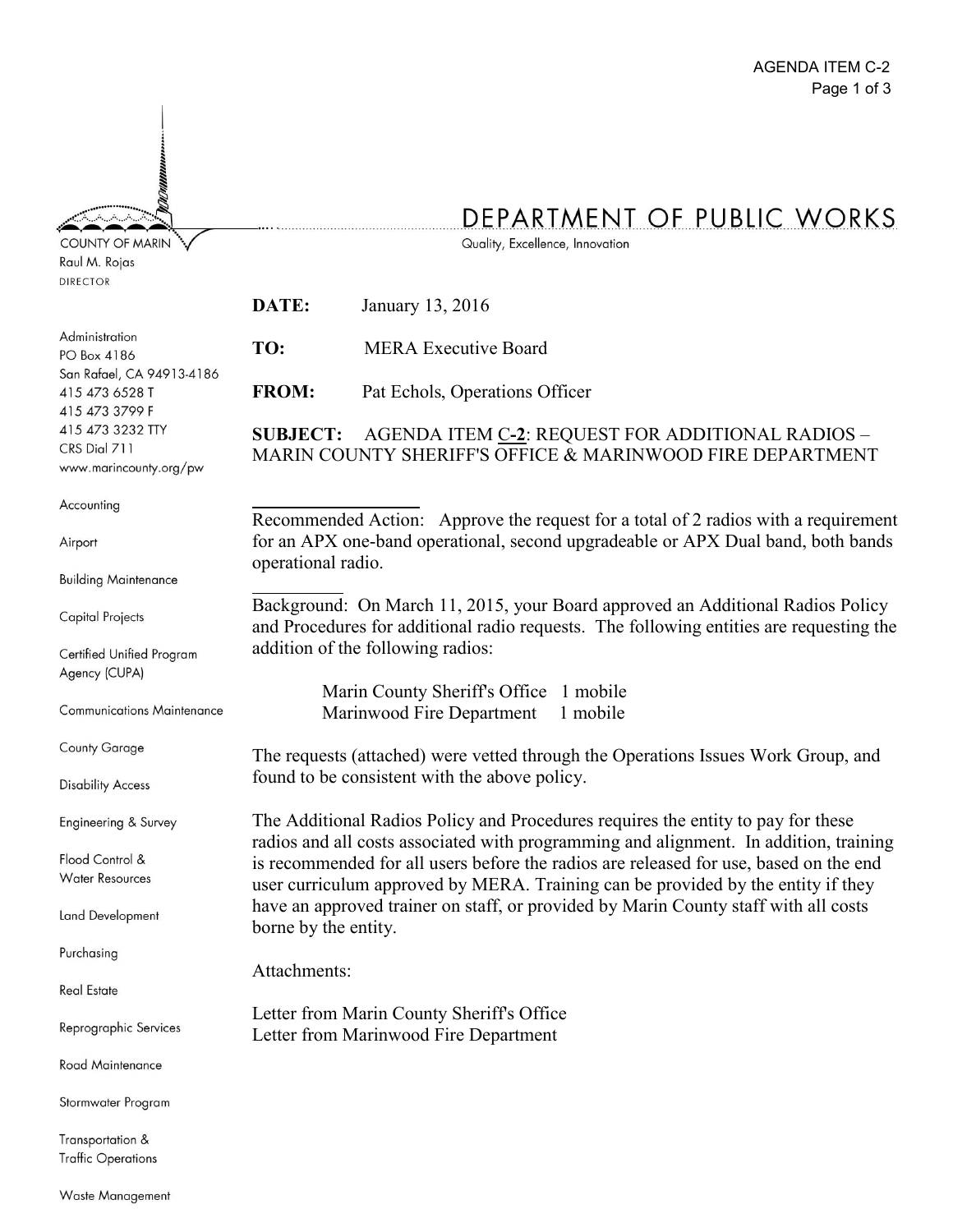**AGENDA ITEM C-2** Page 2 of 3



ROBERT T. DOYLE Sheriff - Coroner MICHAEL J. RIDGWAY Undersheriff

## **MARIN COUNTY SHERIFF'S OFFICE**

1600 Los Gamos Drive, Suite 200, San Rafael, CA 94903

**AREA CODE 415** 

24-HOUR NUMBER 479-2311

November 5, 2015

473-4126 **ADMINISTRATION** 473-7250

> **CIVIL** 473-7282

FAX

**COMMUNICATION SERVICES** 473-7243

> **CORONER** 473-6043

**COURTS** 473-7393

**EMERGENCY SERVICES** 473-6584

**INVESTIGATIONS** 473-7265

> JAIL 473-6655

**MAJOR CRIMES TASK FORCE** 884-4878

> **PATROL** 473-7233

**RECORDS** 473-7284

**WARRANTS** 473-7297

"In Partnership with our Communities" www.marinsheriff.org

Patrick Echols **MERA Operations Director** Department of Public Works 3501 Civic Center Drive San Rafael, CA 94903

Reference: Request to Add MERA Radio

Dear Mr. Echols:

The Marin County Sheriff's Office wants to purchase a radio with a 03 control head for an unmarked vehicle. This vehicle will be used, primarily by our Investigations Division to monitor, surveil, investigate and arrest sexual registrants out of compliance in Marin County.

The addition of this radio to the MERA system will be minimal. I ask that you consider this request to allow for the addition of one MERA car radio. If you have any questions, please feel free to contact me.

Sincerely,

ROBERT T. DOYLE SHERIFF-CORONER

Jamie Scardina Sheriff's Lieutenant